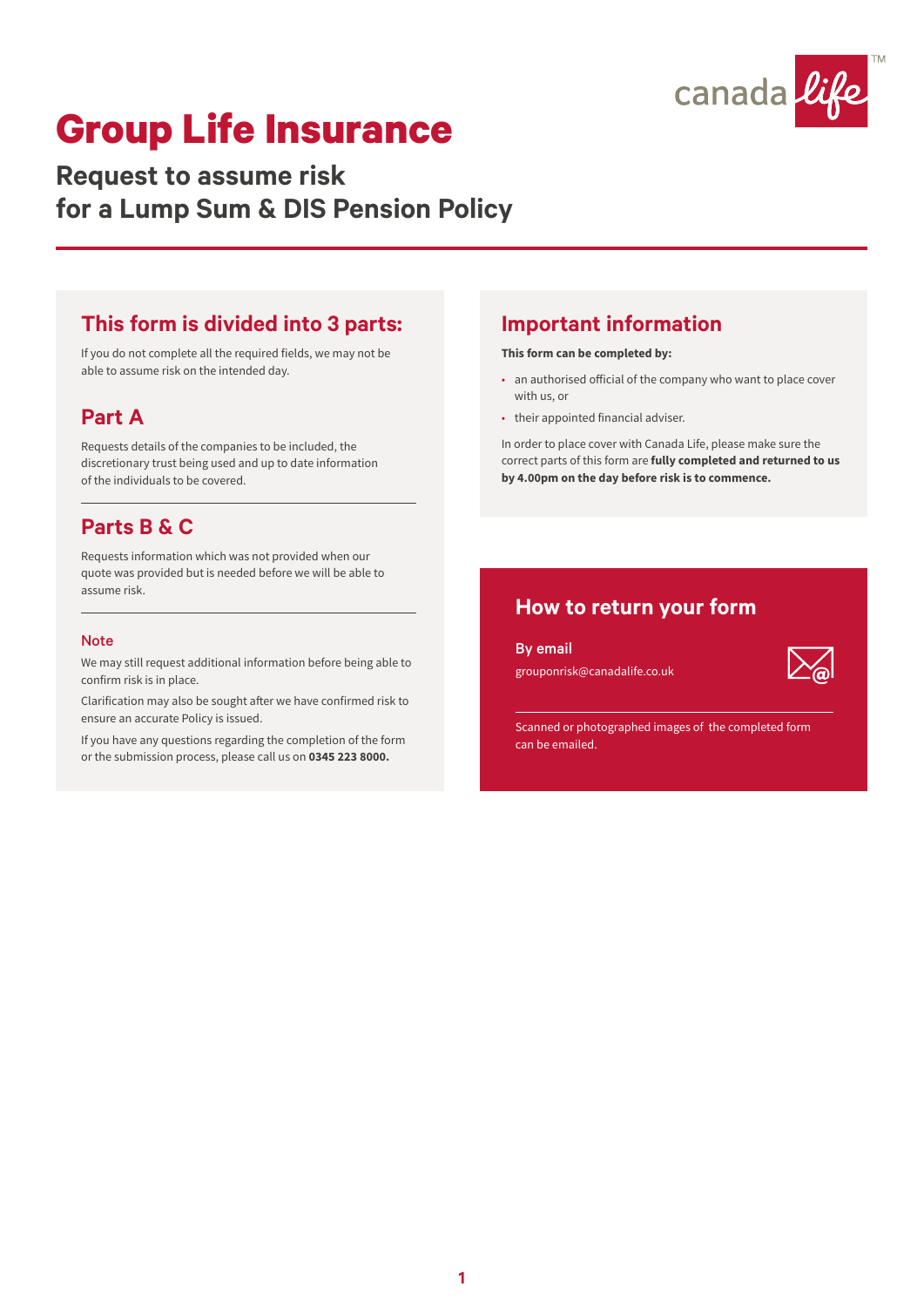**Request to assume risk for a Lump Sum & DIS Pension Policy**

# **Part A**

| 1              | Intermediary details                                                                                            |                                    |                                            |
|----------------|-----------------------------------------------------------------------------------------------------------------|------------------------------------|--------------------------------------------|
|                | Intermediary name                                                                                               | Financial Services Registry Number |                                            |
| $\overline{2}$ | <b>Required policy</b>                                                                                          |                                    |                                            |
|                | Accepted quote reference                                                                                        | Proposed commencement date         | Annual revision date                       |
|                | Name of previous insurer (if applicable)                                                                        |                                    |                                            |
|                | Is the transfer on exactly the same basis (If No please provide full details of the changes required on page 8) |                                    | Yes<br>No                                  |
| $\mathbf{3}$   | Principal employer details                                                                                      |                                    |                                            |
| Name           |                                                                                                                 |                                    | Companies House Registration Number        |
|                | Correspondence address (if different to Registered Address)                                                     |                                    |                                            |
|                |                                                                                                                 |                                    | Postcode                                   |
| 4              | Associated employers details                                                                                    |                                    |                                            |
|                | Insufficient space below? Please use page 8 to provide information on any other employers.                      |                                    |                                            |
| Name           |                                                                                                                 |                                    | Companies House Registration Number        |
| Name           |                                                                                                                 |                                    | Companies House Registration Number        |
| Name           |                                                                                                                 |                                    | <b>Companies House Registration Number</b> |
| Name           |                                                                                                                 |                                    | Companies House Registration Number        |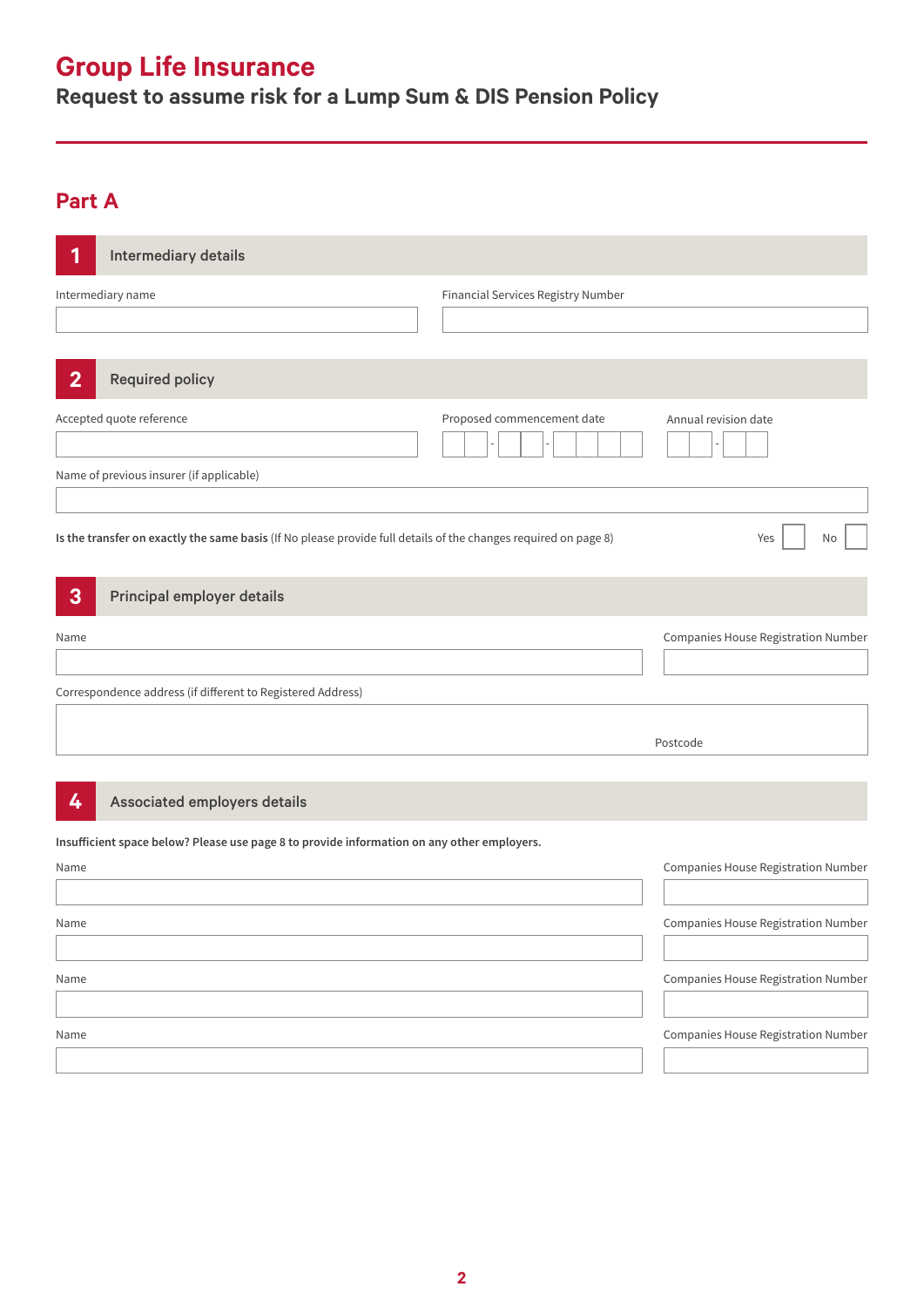### **Request to assume risk for a Lump Sum & DIS Pension Policy**

**5** Trust and Registration details (Please refer to Canada Life's Trust page on our [website](https://www.canadalife.co.uk/group-insurance/group-life-assurance/trusts) to find specimen Deeds)

#### **Please complete as appropriate the type of Trust which is going to be used to hold the liabilities insured: (YOU SHOULD NOT PROCEED FURTHER WITHOUT A TRUST IN PLACE).**

**Insufficient space below? Please use page 8 to provide information on any additional trusts.**

| <b>Registered Trust being used</b>                        |  |                                                                                         |                                                                   |  |
|-----------------------------------------------------------|--|-----------------------------------------------------------------------------------------|-------------------------------------------------------------------|--|
| <b>Standalone Trust</b>                                   |  | <b>Canada Life</b><br><b>Master Trust</b>                                               |                                                                   |  |
| Date the Trust<br>was executed                            |  | Date the Trust<br>was executed                                                          |                                                                   |  |
| <b>HMRC PSTR number</b>                                   |  | <b>HMRC PSTR number</b>                                                                 | 00820237RK                                                        |  |
| <b>Scheme Name</b><br>(As shown in the<br>executed trust) |  | <b>Scheme Name</b><br>(As shown in the deed<br>of participation - click<br>to download) | <b>Canada Life Group Life</b><br><b>Master Trust on behalf of</b> |  |
| <b>Excepted Trust being used</b>                          |  |                                                                                         |                                                                   |  |
| <b>Standalone</b><br><b>Excepted Trust</b>                |  | <b>Excepted</b><br><b>Solution Trust</b>                                                |                                                                   |  |
| <b>Date the Trust</b><br>was executed                     |  | <b>Date the Trust</b><br>was executed                                                   |                                                                   |  |
| <b>Scheme Name</b><br>(As shown in the<br>executed trust) |  | <b>Scheme Name</b><br>(As shown in the<br>executed Excepted<br>Solution trust)          | <b>Excepted Solution Group Life Scheme</b>                        |  |

#### **IMPORTANT INFORMATION**

Please ensure the relevant Proposal form is completed in line with the type of scheme selected. Please call us on **0345 223 8000** for any assistance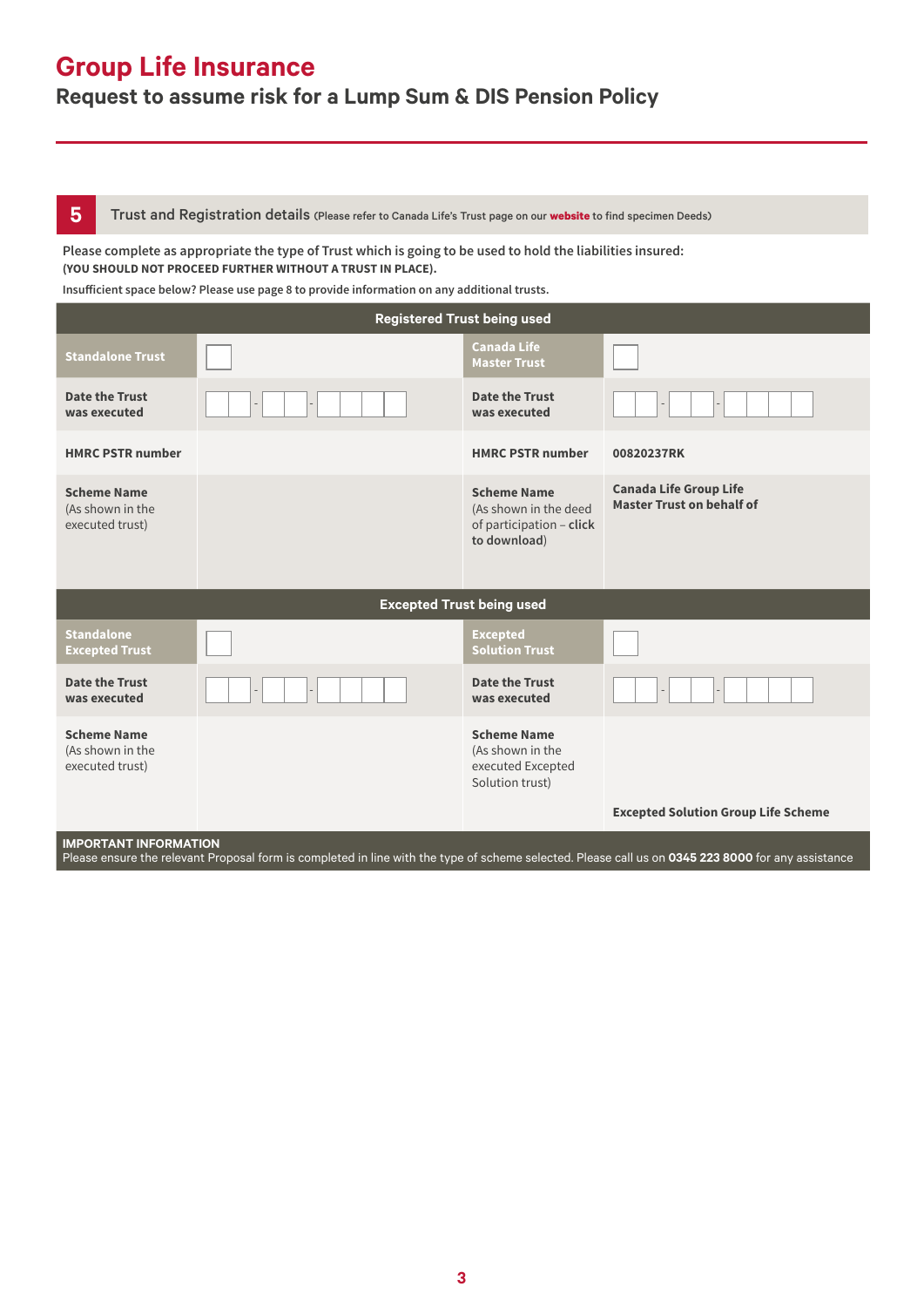### **Request to assume risk for a Lump Sum & DIS Pension Policy**

### **Part A – continued**

| 6<br>Supplementary quote information                                                                                                                                                                                                                                                                               |           |                                                                                    |  |  |
|--------------------------------------------------------------------------------------------------------------------------------------------------------------------------------------------------------------------------------------------------------------------------------------------------------------------|-----------|------------------------------------------------------------------------------------|--|--|
| Please refer to our quotation before completing this section. We are unable to assume risk until all additional requirements have been confirmed.                                                                                                                                                                  |           |                                                                                    |  |  |
| Please tick if the quote data is not to be used for inception accounts                                                                                                                                                                                                                                             |           |                                                                                    |  |  |
| Other than those previously advised please confirm:                                                                                                                                                                                                                                                                |           |                                                                                    |  |  |
| If there are any members who do not meet the Actively At Work Requirements $\blacksquare$<br>on the proposed commencement date, including members in receipt of disability<br>benefit, absent through sickness or injury for a period greater than 3 months or<br>working reduced hours due to sickness or injury. | Yes<br>No | 4<br>Actively at work<br>means that a person:<br>• is present at their place       |  |  |
| If there are any members who are not insured for their full benefit or whose medical<br>decision has changed since the original quote was requested e.g. restricted, declined,<br>postponed or accepted on non-standard terms. Copies of decision letters will need to<br>be provided.                             | Yes<br>No | of work, and<br>• has not received<br>medical advice to refrain<br>from work, and  |  |  |
| If there are any claims you haven't already informed us of.                                                                                                                                                                                                                                                        | Yes<br>No | • is mentally and<br>physically capable of<br>performing fully the                 |  |  |
| If there are any members requiring cover overseas.                                                                                                                                                                                                                                                                 | Yes<br>Νo | normal regular duties<br>associated with the job<br>they are engaged to do,<br>and |  |  |
| If there are any members traveling overseas (excluding the European Union and<br>North America).                                                                                                                                                                                                                   | Yes<br>No | • is working their normal<br>contracted number of<br>hours, either at their        |  |  |
| If you answer 'Yes' to any of the above, appropriate details should be provided on page 8.                                                                                                                                                                                                                         |           | normal place of work<br>or at a place that the                                     |  |  |

or at a place that the business requires.

We reserve the right to amend or withdraw the quotation if there are any members who have not been underwritten on standard terms, or if there are any long term absentees that you have not previously told us about. Further details may be required. Please provide to **GroupOnRisk@canadalife.co.uk**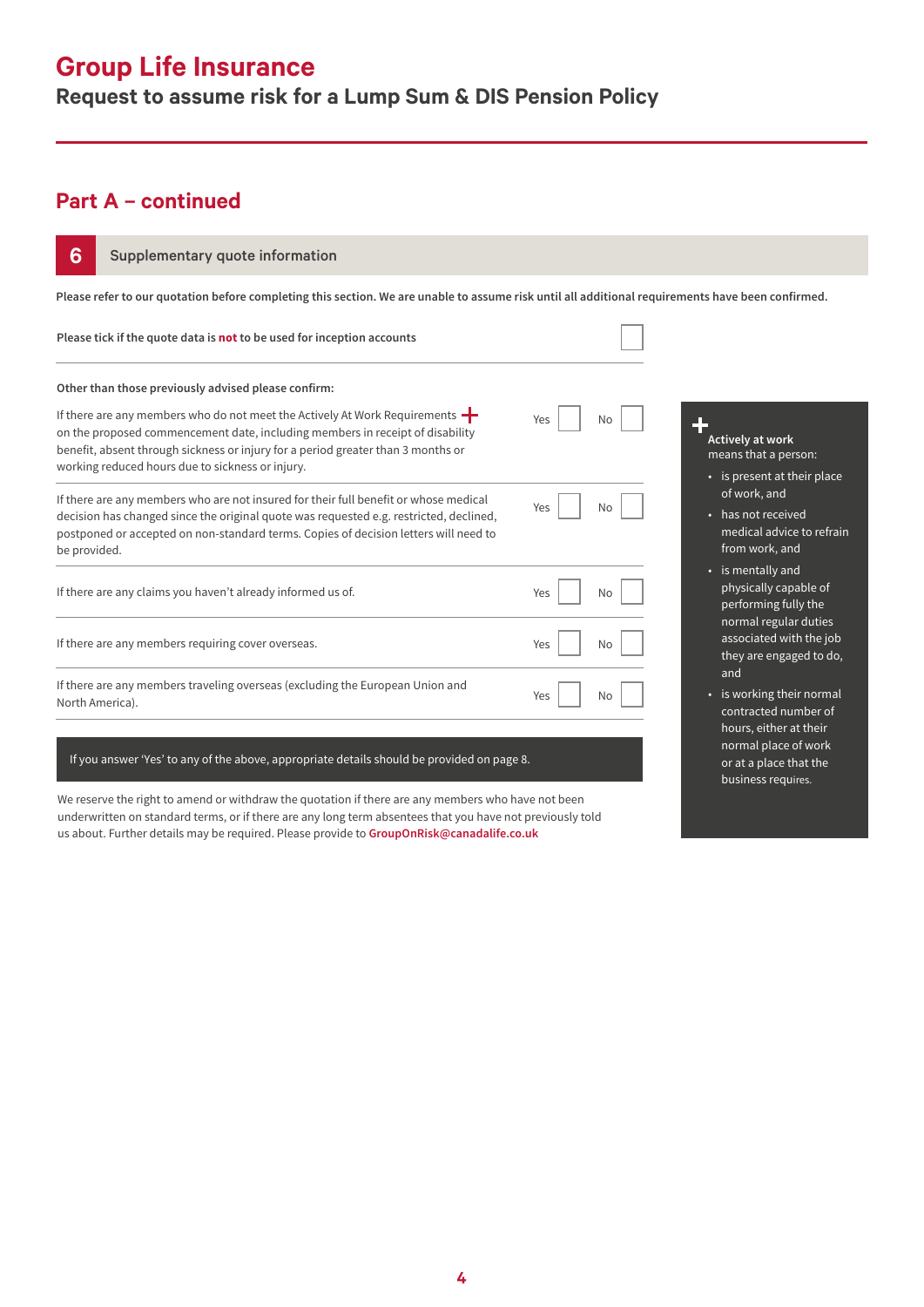**Request to assume risk for a Lump Sum & DIS Pension Policy**

### **Part B – Lump Sum Benefits**

#### **1** Eligibility and scheme information

**Insufficient space below? Please use page 8 to provide information on any other categories.**

|                                                                           | <b>Categories of cover</b> |                   |                   |
|---------------------------------------------------------------------------|----------------------------|-------------------|-------------------|
|                                                                           | <b>Category 1</b>          | <b>Category 2</b> | <b>Category 3</b> |
| Eligibility +<br>(e.g. All employees<br>including/excluding<br>directors) |                            |                   |                   |
| <b>Entry date</b><br>(e.g. daily, specified date)                         |                            |                   |                   |
| Minimum / Maximum<br>Age at Entry (if any)                                |                            |                   |                   |
| <b>Minimum service</b><br>requirement                                     |                            |                   |                   |
| Cease age<br>(maximum)                                                    |                            |                   |                   |
| Salary definition ++                                                      |                            |                   |                   |
| <b>Salary sacrifice to be</b><br>insured                                  |                            |                   |                   |

#### **+ Helpful Hint – Eligibility**

- To adhere to data protection legislation we will not include any individual names on Group Policies
- The term 'senior' can only be used if clearly defined
- If Non-Executives or Consultants is to be used please clearly define and confirm who holds contracts of employment

Please note that cover for any of the above cannot be guaranteed.

#### **++ Helpful Hint – Salary definition**

Basic salary may not be appropriate for all contract types e.g. zero hour or fixed contract employees.

Other more appropriate salary definitions which can be insured are (but are not limited to):

- Earnings received in previous 12 months
- Salary / earnings fixed on each 'annual revision date' for the following 12 months

Consideration could be given to insuring a fixed benefit.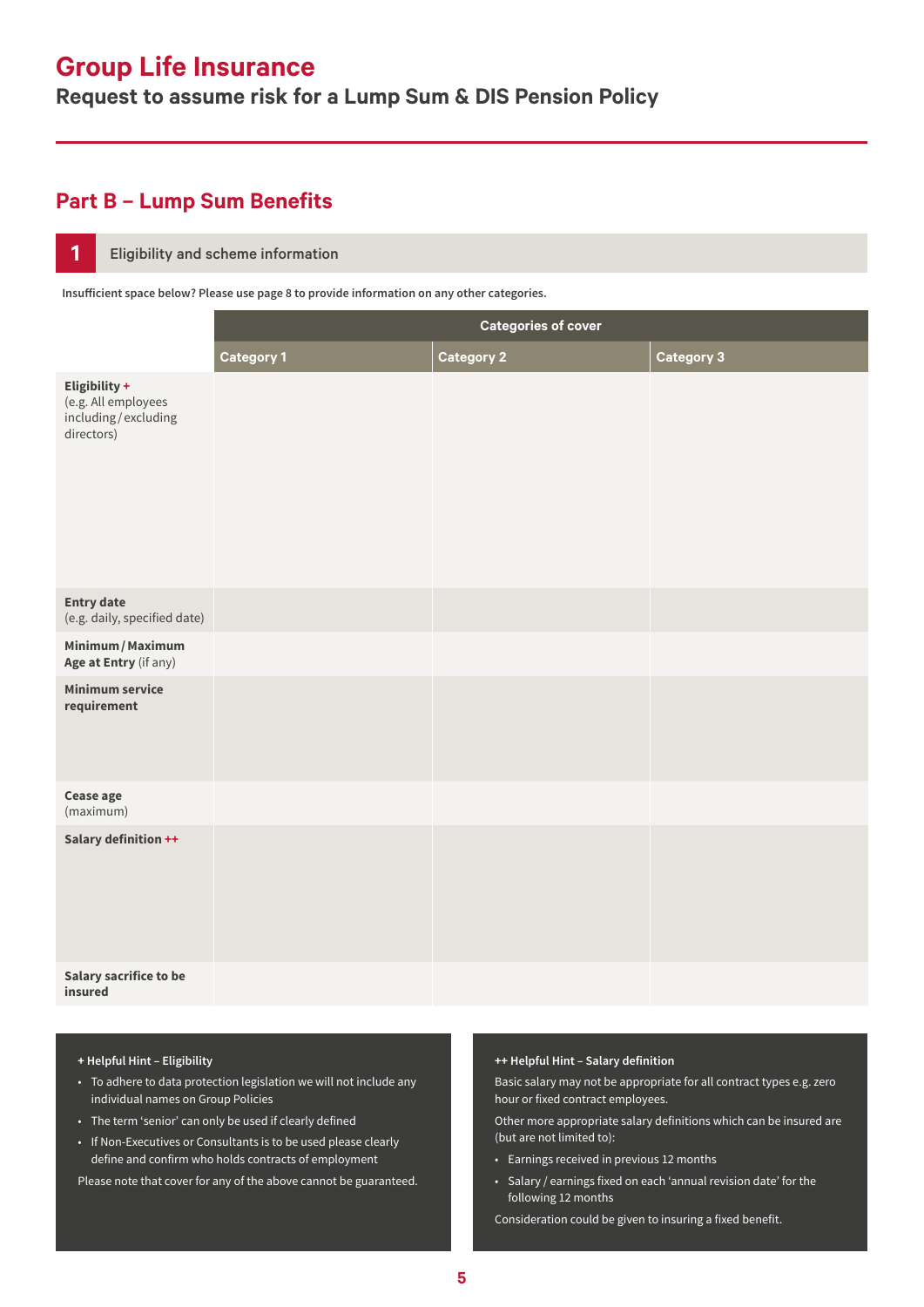**Request to assume risk for a Lump Sum & DIS Pension Policy**

### **Part B – Lump Sum Benefits continued**

#### **1** Eligibility and scheme information – continued

**If any of the categories on the previous page is linked to a membership of a pension scheme please complete the following in respect of associated pension scheme, if different to the information already provided.**

|                                                                                                     | <b>Categories of cover</b> |                   |            |
|-----------------------------------------------------------------------------------------------------|----------------------------|-------------------|------------|
|                                                                                                     | <b>Category 1</b>          | <b>Category 2</b> | Category 3 |
| <b>Pension scheme</b><br>eligibility                                                                |                            |                   |            |
| <b>Entry date</b><br>(e.g. daily, specified date)                                                   |                            |                   |            |
| Minimum / Maximum<br><b>Age at Entry</b>                                                            |                            |                   |            |
| <b>Name of Pension</b><br><b>Scheme</b><br>(please confirm type of<br>pension scheme i.e.<br>DB/DC) |                            |                   |            |

### **Part C – Death in Service Pension Details**

**1** Trust and Registration details (Please refer to Canada Life's Trust page on our [website](https://www.canadalife.co.uk/group-insurance/group-life-assurance/trusts) to find specimen Deeds)

**Please complete regarding the Trust which holds the liabilities insured: (YOU SHOULD NOT PROCEED FURTHER WITHOUT A TRUST IN PLACE).**

**Insufficient space below? Please use page 8 to provide information on any additional trusts.**

| <b>Date the Trust</b><br>was executed                     | $\overline{\phantom{0}}$<br>$\overline{\phantom{0}}$ |
|-----------------------------------------------------------|------------------------------------------------------|
| <b>HMRC PSTR number</b>                                   |                                                      |
| <b>Scheme Name</b><br>(As shown in the<br>executed trust) |                                                      |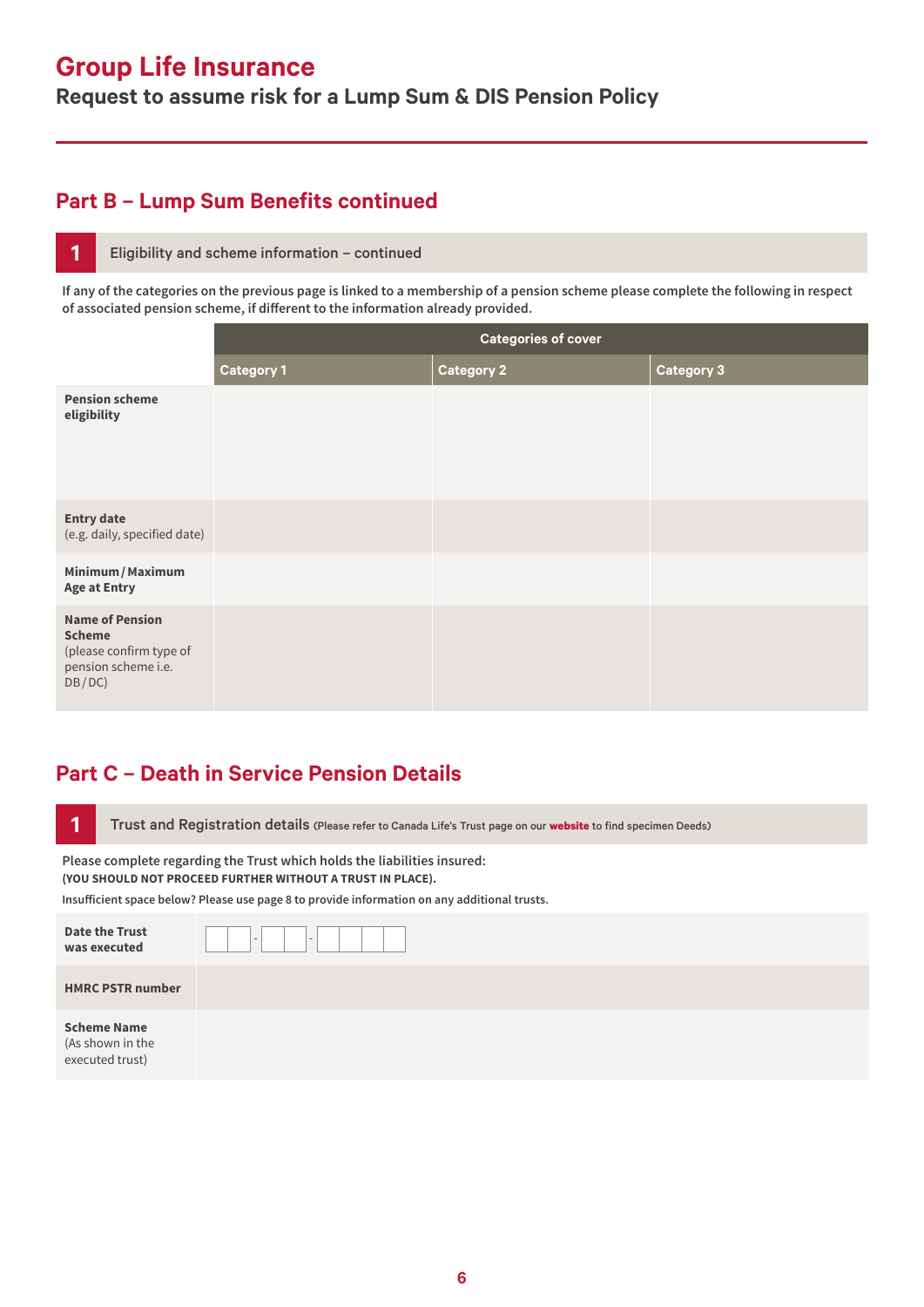**Request to assume risk for a Lump Sum & DIS Pension Policy**

## **Part C – Death in Service Pension Details continued**

#### **2** Eligibility and scheme information

**Insufficient space below? Please use page 8 to provide information on any other categories.**

|                                                                                                      | <b>Categories of cover</b> |                   |                   |
|------------------------------------------------------------------------------------------------------|----------------------------|-------------------|-------------------|
|                                                                                                      | <b>Category 1</b>          | <b>Category 2</b> | <b>Category 3</b> |
| Eligibility +<br>(e.g. All pension scheme<br>members)                                                |                            |                   |                   |
| <b>Entry date</b><br>(e.g. daily, specified date)                                                    |                            |                   |                   |
| Minimum / Maximum<br><b>Age at Entry</b>                                                             |                            |                   |                   |
| <b>Minimum service</b><br>requirement (if any)                                                       |                            |                   |                   |
| Cease age<br>(maximum)                                                                               |                            |                   |                   |
| Salary definition ++                                                                                 |                            |                   |                   |
| <b>Salary sacrifice to be</b><br>insured                                                             |                            |                   |                   |
| <b>Accrual Rate</b><br>(if pension based on<br>perspective pension)                                  |                            |                   |                   |
| <b>Prospective Service</b><br>used in calculation<br>(if pension based on<br>perspective pension)    |                            |                   |                   |
| <b>Pension scheme</b><br>eligibility<br>(if linked and different to<br>the above)                    |                            |                   |                   |
| <b>Name of Pension</b><br><b>Scheme</b><br>(please confirm type of<br>pension scheme i.e. DB<br>/DC) |                            |                   |                   |